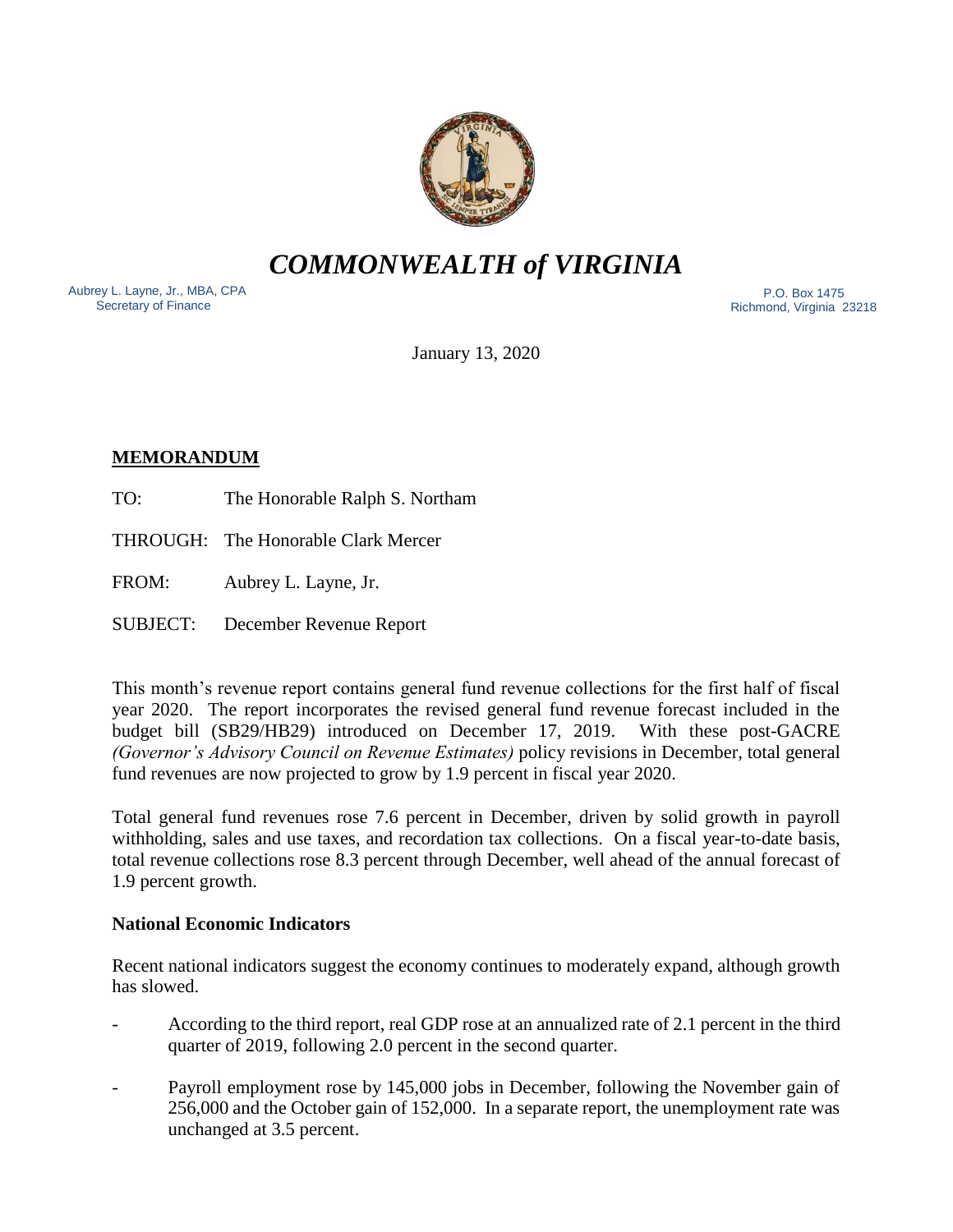January 13, 2020 Page 2 of 4

- Initial claims for unemployment fell by 9,000 to 214,000 during the week ending January 4. The four-week moving average fell by 9,500 to 224,000. The level of claims is still at a historically low level and consistent with a healthy labor market.
- The Conference Board's index of leading indicators was unchanged in November following declines of 0.2 percent in the previous three months, suggesting a weakened outlook for the economy.
- The Conference Board's index of consumer confidence fell from 126.8 to 126.5 in December, as an increase in the present situation component was offset by a decline in the expectations component. Given its recent volatility, the drop is not necessarily a signal that the economy is weakening.
- The Institute of Supply Management index unexpectedly dropped from 48.1 to 47.2 in December. The index has been below its neutral threshold of 50 for five consecutive months. Although the readings below 50 indicate the manufacturing sector is contracting, the index remains well above the recession threshold of 42.9.
- The CPI rose 0.3 percent in November following a 0.4 percent increase in October and stands 2.0 percent above November 2018. Core inflation (excluding food and energy prices) rose 0.2 percent and stands 2.3 percent above a year ago.
- At its October meeting, the Federal Reserve lowered the federal funds rate target by 25 basis points to the range of 1.5 to 1.75 percent, the third rate cut this year. In November the target rate remained unchanged.

# **Virginia Economy**

In Virginia, payroll employment rose 1.0 percent in November compared with last year. Northern Virginia posted growth of 1.7 percent; Hampton Roads employment increased 0.9 percent; and Richmond-Petersburg rose 1.8 percent from November of last year. The seasonally adjusted unemployment rate was unchanged at 2.6 percent in November, and is 0.2 percentage point below a year ago.

The Virginia Leading Index fell 0.4 percent in November after declining 0.5 percent in October. Future employment and auto registrations declined and initial claims rose, while the U.S. Leading index was unchanged. The index for Bristol was unchanged in November; the indexes for the remaining ten metro areas declined.

# **December Revenue Collections**

Total general fund revenues rose 7.6 percent in December, driven by solid growth in payroll withholding, sales and use taxes, and recordation tax collections. On a fiscal year-to-date basis, total revenue collections rose 8.3 percent through December, well ahead of the annual forecast of 1.9 percent growth.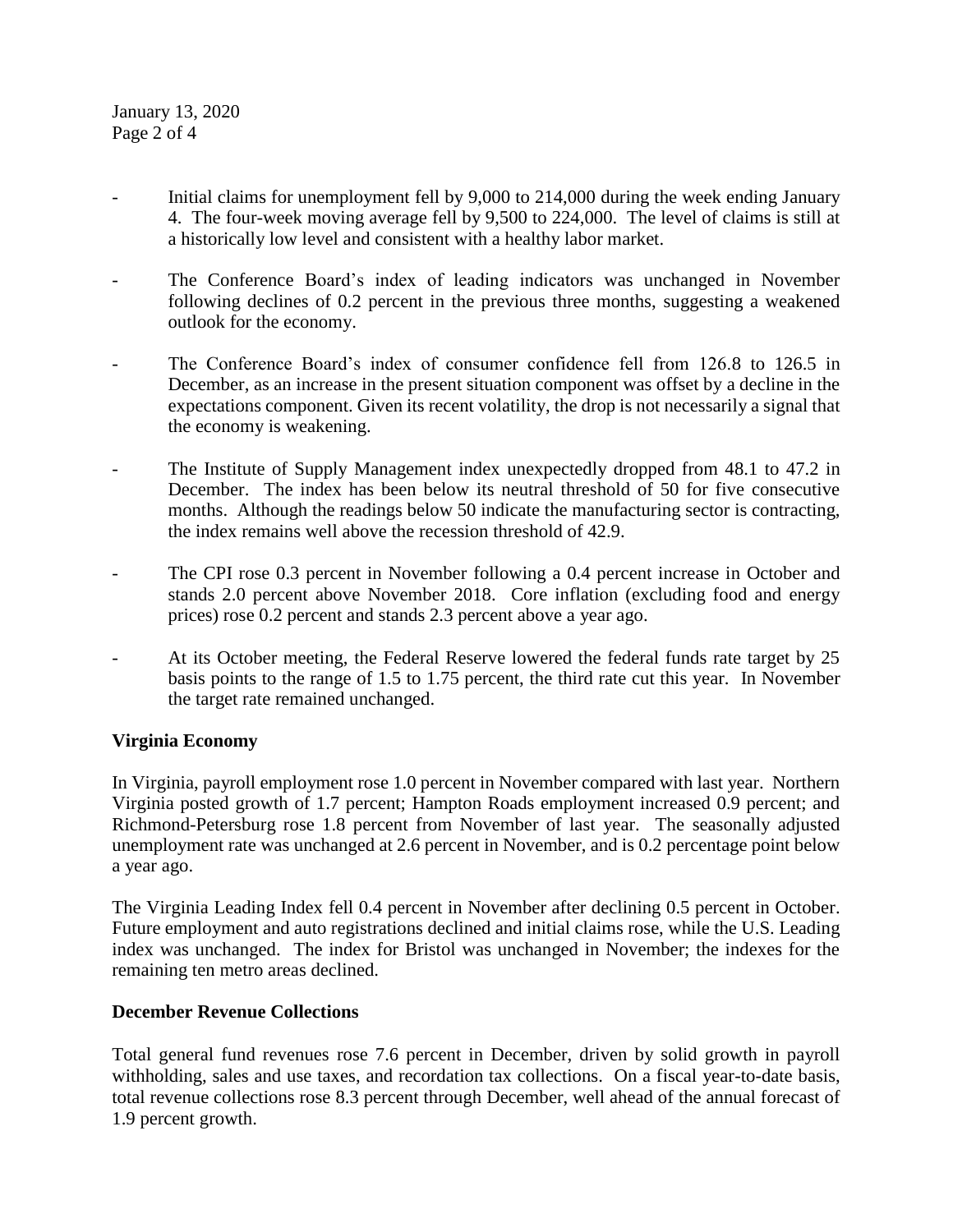January 13, 2020 Page 3 of 4

*Net Individual Income Tax (70% of general fund revenues)*: Through December, collections of net individual income tax rose 6.9 percent from the same period last year, ahead of the annual estimate of 0.4 percent growth. Performance in each component of individual income tax is as follows:

*Individual Income Tax Withholding (63% of general fund revenues)*: With an additional deposit day compared with last year, collections of payroll withholding taxes rose 9.2 percent in December. Year-to-date, collections have grown 5.8 percent, well ahead of the annual estimate of 4.7 percent growth.

*Individual Income Tax Nonwithholding (17% of general fund revenues)*: December and January are significant months for collections in this source, and receipts can be distorted by the timing of payments. Taxpayers have until January  $15<sup>th</sup>$  to submit their fourth estimated payment for tax year 2019 and some of these payments are typically received in December. Collections of \$109.9 million were above the \$108.0 million collected in December of last year.

Year-to-date, collections were \$976.6 million compared with \$828.2 million in the same period last year, growing by 17.9 percent and well ahead of the annual estimate of a 7.7 percent decline. A clearer assessment of growth will be possible at the end of January, when all quarterly payments have been received and December and January collections can be considered together.

*Individual Income Tax Refunds*: December is not a significant month for refund activity, as it concludes tax year 2018 refund processing. Through December, the Department of Taxation has issued \$350.4 million in refunds compared with \$305.2 million in the same period last year, a 14.8 percent increase.

*Sales Tax (17% of general fund revenues)*: Collections of sales and use taxes, reflecting November sales, rose 5.1 percent in December. November represents the beginning of the holiday shopping season and this year had fewer shopping days after Thanksgiving than last year. A clearer assessment of the season will be possible after receiving December sales tax payments due in January. On a year-to-date basis, collections of sales and use taxes have risen 8.1 percent, ahead of the annual estimate of 6.0 percent growth.

*Corporate Income Tax (4% of general fund revenues)*: December is a significant month for corporate income tax collections as quarterly estimated payments are due for most corporations and refunds from extension returns are processed. With the main refunding season completed and the first two estimated payments received, collections of corporate income taxes grew 19.2 percent on a year-to-date basis, compared with the forecast of 2.2 percent growth.

*Wills, Suits, Deeds, Contracts (2% of general fund revenues)*: Collections of wills, suits, deeds, and contracts – mainly recordation tax collections – were \$40.4 million in December, compared with \$32.0 million in December of last year. On a year-to-date basis, collections are up 29.0 percent, far ahead of the annual forecast of 13.2 percent growth.